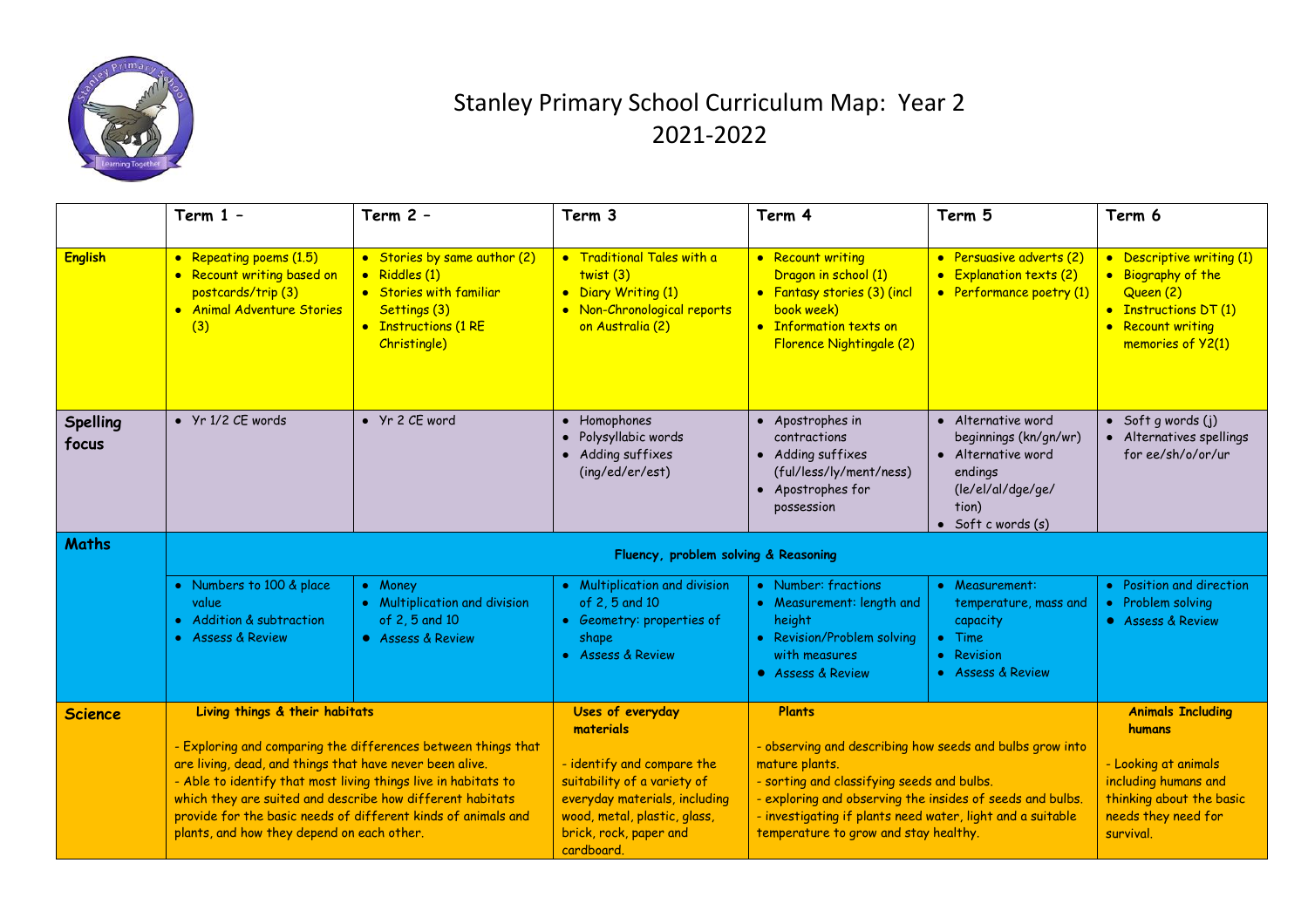|                  | - Able to identify and name a variety of plants and animals in<br>their habitats, including micro-habitats.<br>- Describing how animals obtain their food from plants and<br>other animals, using the idea of a simple food chain, and<br>identifying and naming different sources of food.                                                                 |                                                                                                                                                                                                                                 | - perform simple tests to find<br>out if the properties of<br>materials match the<br>suitability of the object it has<br>made.<br>- use their observations to<br>make suggestions.                                                                                                                      | - observing how changing these affects the growth of a<br>plant.                                                                                                                                                                                                                        | - Learning that animals<br>including humans have<br>offspring which grow into<br>adults.<br>- Thinking about the<br>importance for humans of<br>exercise, eating the right<br>amounts of different<br>types of food and hygiene.<br>- Recording and<br>presenting information in<br>different ways including<br>tables and bar charts. |  |
|------------------|-------------------------------------------------------------------------------------------------------------------------------------------------------------------------------------------------------------------------------------------------------------------------------------------------------------------------------------------------------------|---------------------------------------------------------------------------------------------------------------------------------------------------------------------------------------------------------------------------------|---------------------------------------------------------------------------------------------------------------------------------------------------------------------------------------------------------------------------------------------------------------------------------------------------------|-----------------------------------------------------------------------------------------------------------------------------------------------------------------------------------------------------------------------------------------------------------------------------------------|----------------------------------------------------------------------------------------------------------------------------------------------------------------------------------------------------------------------------------------------------------------------------------------------------------------------------------------|--|
| <b>Computing</b> | <b>Programming/Coding</b><br><b>Discovery coding</b><br>- Programming buttons and<br>instructions.<br>- Learning to make objects<br>move on screen.<br>- Programming and<br>investigating different types<br>of input.<br>- Designing and programming<br>an app where objects move<br>around and respond to<br>different events by carrying<br>out actions. | <b>Creating Media - Digital</b><br>Photography<br>- recognise which devices can<br>take photos<br>- learn how to take photos in<br>different orientations<br>- explain how to take a good<br>photgraph and improve a bad<br>one | Computing systems,<br>networks and online<br>safety<br>- Learn what personal<br>information is<br>- Importance of keeping<br>personal information private<br>- and not shared online<br>- Learn about image sharing<br>- Making friends online<br>- Cyberbullying<br>- Dangers to be aware of<br>online | Data and information<br>- handling data in online<br>tables, bar charts, graphs<br>and pictograms<br>- sorting data into<br>databases<br>- record and organise data<br>and in a tally chart<br>- compare data<br>- use a computer<br>programme to represent<br>data in different ways   | Programming<br>algorithms - Blue<br><b>Bots</b><br>- ordering things to make<br>something happen and<br>talking about this as an<br>algorithm.<br>- programming a robot or<br>software to do a<br>particular task.                                                                                                                     |  |
| <b>History</b>   | Significant historical<br>events, people and places<br>in their own locality.<br>- exploring the history of<br>the local area including<br><b>Stanley Primary School and</b><br><b>Blackpool Zoo.</b><br>- Asking and answering<br>questions about the past.                                                                                                |                                                                                                                                                                                                                                 |                                                                                                                                                                                                                                                                                                         | <b>Comparing Lives of</b><br><b>Significant Individuals</b><br>(Florence Nightingale &<br>Mary Seacole)<br>Exploring the lives of<br>significant historical people<br>(Florence Nightingale and<br>Mary Seacole) and how they<br>have left a lasting effect on<br>the world we live in. | <b>Comparing Lives of</b><br><b>Significant Individuals</b><br>(Elizabeth I &<br>Elizabeth II)<br>exploring the role of a<br>monarch.<br>- asking and answering<br>questions about the lives<br>of Queen Elizabeth I and<br>Queen Elizabeth II and<br>identifying similarities                                                         |  |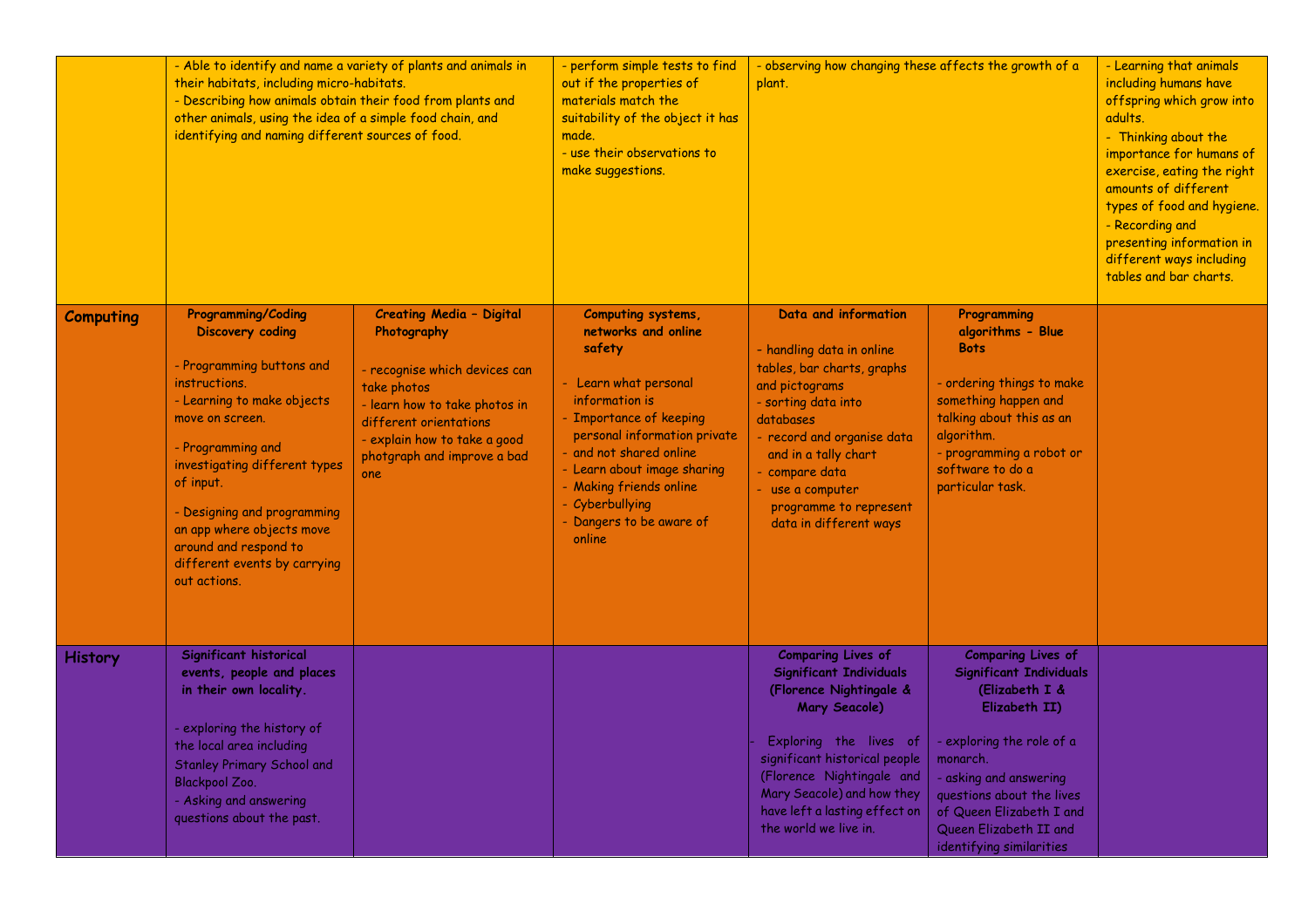|           | - Comparing how people<br>schools have changed over<br>time.<br>- Placing people and<br>historical objects in<br>chronological order onto a<br>timeline.<br>- Using a range of sources to<br>find out about the past.<br>- Presenting historical<br>information in different<br>ways.                                                                                                                                                                                                                                                                                                                                                                                                                                                                  |                                                                                                                                                                                                                                                                                                                                                                                                                    | and differences between<br>them.<br>Asking and answering<br>questions about the past.<br>- comparing how people<br>lived during their reign<br>and how life has changed<br>over time.<br>- placing people, events<br>and historical objects in<br>chronological order onto a<br>timeline.<br>- presenting historical<br>information in different<br>ways. |                                                                                                                                                                                                                                                                                                                                                                                                                                                                                                      |
|-----------|--------------------------------------------------------------------------------------------------------------------------------------------------------------------------------------------------------------------------------------------------------------------------------------------------------------------------------------------------------------------------------------------------------------------------------------------------------------------------------------------------------------------------------------------------------------------------------------------------------------------------------------------------------------------------------------------------------------------------------------------------------|--------------------------------------------------------------------------------------------------------------------------------------------------------------------------------------------------------------------------------------------------------------------------------------------------------------------------------------------------------------------------------------------------------------------|-----------------------------------------------------------------------------------------------------------------------------------------------------------------------------------------------------------------------------------------------------------------------------------------------------------------------------------------------------------|------------------------------------------------------------------------------------------------------------------------------------------------------------------------------------------------------------------------------------------------------------------------------------------------------------------------------------------------------------------------------------------------------------------------------------------------------------------------------------------------------|
| Geography | Little Blue Planet -<br>Exploring our planet and<br>what makes it special and<br>how we can protect it for<br>the future.<br>Using maps, globes and<br>plans at a range of<br>different scales.<br>- Identifying and describing<br>where places are and what<br>they are like.<br>Making observations about<br>where things are located.<br>Recognising how places<br>compare and are linked to<br>other places in the world.<br>Learning to recognise<br>changes in physical and<br>human environments and<br>learn how they may be<br>improved or sustained.<br>Communicating in<br>different ways and using a<br>range of geographical<br>vocabulary.<br>Making our own maps and<br>plans.<br>Involved in decision making<br>and expressing our own | Australia Here We Come<br>Using maps, globes and<br>atlases to locate the<br>continent of Australia and<br>some of the places we will<br>study.<br><b>Making connections</b><br>between our lives and life<br>in Australia.<br>Expressing our views about<br>different places and<br>environments.<br>Using geographical<br>vocabulary to talk about<br>and describe Australian<br>human and physical<br>features. |                                                                                                                                                                                                                                                                                                                                                           | The UK and its<br>coastlines<br>- Naming and locating<br>global coastal habitats<br>using maps.<br>- Investigating what a<br>coast is, why coastal<br>habitats are important<br>and how people can help<br>and harm coastal<br>habitats.<br>- Investigating some<br>coastal features of the<br>UK's coastline and using<br>geographical words to<br>describe coastal<br>processes.<br>- Exploring the process of<br>global warming and the<br>possible impacts of<br>climate change.<br>REDUCED UNIT |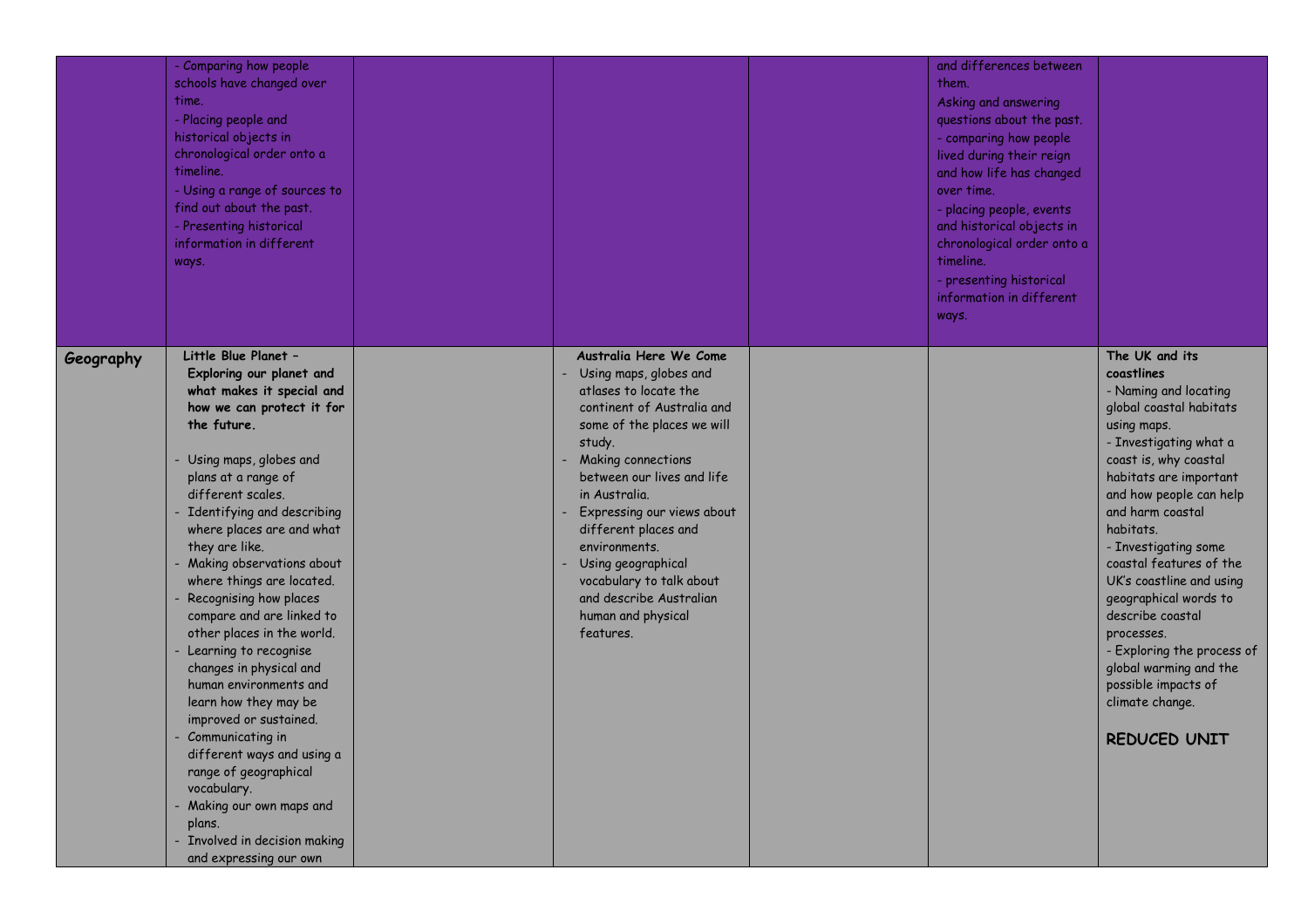| DT         | views about people, places<br>and environments.<br>Participating in<br>geographical<br>$\circ$ investigations. | Design & Make<br>Party Food - Spring rolls<br>- tasting, designing and<br>preparing food suitable for a<br>party.                                                                                                                                                                                                                                                                                                                                                                                                                                                                                                                        |                                                                                                                                                                                                                                                                                                                                                                                                                                                                                                                                                                                                                                                                |                                                                                                                                                                                                                                                                                                                                                                                     | Design & Make<br>Sewing - make a hand<br>stitched decoration<br><b>Exploring and</b><br>evaluating a range of<br>fabric sewn<br>decorations.<br>Designing, sewing and<br>evaluating our own<br>fabric decorations. | Design and Make<br>Moving vehicles<br>understand how<br>axels and wheels<br>put a vehicle in<br>motion                                                                                                                                                                                                                                                                                                                                                       |
|------------|----------------------------------------------------------------------------------------------------------------|------------------------------------------------------------------------------------------------------------------------------------------------------------------------------------------------------------------------------------------------------------------------------------------------------------------------------------------------------------------------------------------------------------------------------------------------------------------------------------------------------------------------------------------------------------------------------------------------------------------------------------------|----------------------------------------------------------------------------------------------------------------------------------------------------------------------------------------------------------------------------------------------------------------------------------------------------------------------------------------------------------------------------------------------------------------------------------------------------------------------------------------------------------------------------------------------------------------------------------------------------------------------------------------------------------------|-------------------------------------------------------------------------------------------------------------------------------------------------------------------------------------------------------------------------------------------------------------------------------------------------------------------------------------------------------------------------------------|--------------------------------------------------------------------------------------------------------------------------------------------------------------------------------------------------------------------|--------------------------------------------------------------------------------------------------------------------------------------------------------------------------------------------------------------------------------------------------------------------------------------------------------------------------------------------------------------------------------------------------------------------------------------------------------------|
| <b>Art</b> |                                                                                                                | <b>Collage (Matisse)</b><br>- To develop a wide range of<br>art and design techniques in<br>using colour, pattern,<br>texture, line, shape, form<br>and space.<br>- Explore the work of Henri<br>Matisse and use it as a<br>starting point for collage<br>work.<br>- Explore the different ways<br>paper can be manipulated e.g.<br>folding,<br>scrunching/crumpling,<br>tearing, twisting, overlapping<br>to create textures<br>- Identifying primary and<br>secondary colours on the<br>colour wheel<br>- Use a range of materials and<br>colours to design and make<br>hot and cold themed<br>collages.<br>• Xmas cards<br>/calendars | <b>Drawing (Suffolk unit)</b><br>- To try out a range of marks<br>on different surfaces using<br>different media with the<br>focus on tone<br>- To explore ideas and<br>imagination using words and<br>music as a stimulus for mark<br>making.<br>- To explore line and mark.<br>- To use ICT as a tool for<br>mark making.<br>- To work from the<br>imagination in response to a<br>story<br>- To look closely, talk about<br>and draw a group of objects<br>and how they are arranged.<br>- To observe and record<br>objects from different<br>viewpoints.<br>- To review what they and<br>others have done and say<br>what they think and feel<br>about it. | 3D sculpture - Dragons<br>eyes<br>- To use a story as a<br>starting point for 3D<br>work.<br>- To use different tools<br>for decorating surfaces<br>- To roll clay to an even<br>thickness.<br>- To make coils and apply<br>these as surface<br>decoration.<br>- To change the form of<br>clay by pulling, pinching<br>and smoothing.<br>- To use imagination to<br>produce 3D form |                                                                                                                                                                                                                    | <b>Painting (Suffolk unit)</b><br>- To respond to the work<br>of Wassily Kandinsky<br>through use lines,<br>shapes and colours<br>- To investigate and use<br>the visual elements of<br>line, colour and space<br>in a painting.<br>To construct a surface<br>in the style of<br>abstract artist<br><b>Anthony Frost</b><br>- To select and develop<br>ideas from Anthony<br>Frost images<br>- To use a story as a<br>starting point for<br>imaginative work |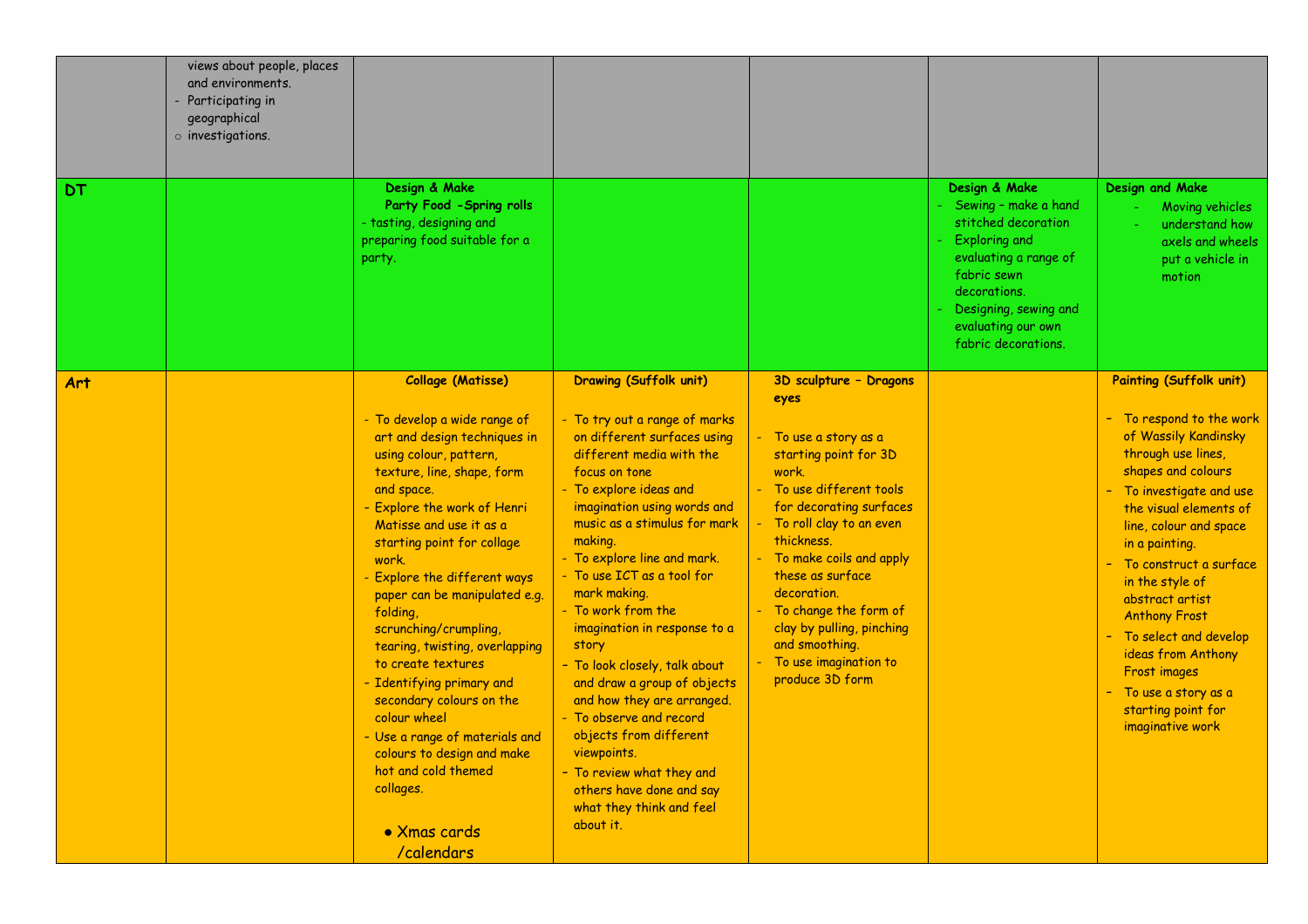| <b>RE</b>        | Christianity - God                                                                                                                                                                                                                         | Christianity - Jesus                                                                                                                                                                                       | Hindu Dharma                                                                                                                                                                                | <b>Islam</b>                                                                                                                                                                                                                                                                                                                                                                                                                        |                                                                                                                                                                                                                                                                                                                                  |                                                                                                                                                                                            |
|------------------|--------------------------------------------------------------------------------------------------------------------------------------------------------------------------------------------------------------------------------------------|------------------------------------------------------------------------------------------------------------------------------------------------------------------------------------------------------------|---------------------------------------------------------------------------------------------------------------------------------------------------------------------------------------------|-------------------------------------------------------------------------------------------------------------------------------------------------------------------------------------------------------------------------------------------------------------------------------------------------------------------------------------------------------------------------------------------------------------------------------------|----------------------------------------------------------------------------------------------------------------------------------------------------------------------------------------------------------------------------------------------------------------------------------------------------------------------------------|--------------------------------------------------------------------------------------------------------------------------------------------------------------------------------------------|
|                  | Creation story<br>Harvest festival<br>-Explanation of Harvest                                                                                                                                                                              | - Jesus as light of the world<br>Symbolism of light<br>Advent and Christmas<br>calendar<br>- Christingle instructions                                                                                      | Devotion<br>Worship in the home and<br>temple<br>- Info text of Puja                                                                                                                        | Belonging<br>Prayer/Hajj<br>instructions on how to<br>perform wudu                                                                                                                                                                                                                                                                                                                                                                  |                                                                                                                                                                                                                                                                                                                                  |                                                                                                                                                                                            |
| <b>Music</b>     | <b>Hands feet Heart from</b><br>Charanga - music from<br><b>Africa</b><br>- Children listen to music<br>from other cultures.<br>- Sing a song by learning it<br>by ear.<br>- Play a simple piece by<br>following non-standard<br>notation. | Christmas songs.<br>Children will write a rap and<br>explore different rhythm<br>patterns.                                                                                                                 | Exploring pitch - reading<br>music<br>Children learn to sing<br>simple songs and then to<br>both play by ear and to<br>start reading notation to<br>play the pieces.                        | Exploring rhythm, tempo<br>and steady beat with<br>songs from different<br>cultures.<br>Children explore songs<br>from different cultures<br>and use these songs as a<br>starting point to create<br>their own instrumental<br>accompaniment.                                                                                                                                                                                       | What's the score<br>exploring instruments<br>and symbols<br>Children learn to sing<br>songs with different<br>tempos, pitches and<br>dynamics. They then<br>learn to play a range of<br>instruments thinking<br>about pitch, tempo and<br>dynamics. Children will<br>follow pictures to use<br>as a cue to know when<br>to play. | <b>Rewind and replay</b><br>Children revise songs<br>that they have learnt<br>throughout the year<br>and develop their<br>composition skills<br>looking at music from<br>different genres. |
| PE<br>Mr A       | <b>Game skills</b><br>Locomotion skills, spatial<br>awareness and co-operation.<br>Kicking skills and small sided<br>games. Striking games with<br>one and two hands.<br>Chance to shine scheme<br>cricket                                 | <b>Game skills</b><br>Locomotion games, fair play<br>and co-operation.<br>Striking stationary and moving<br>balls.                                                                                         | Tai Chi<br>Follow a range of movements<br>to help develop control and<br>balance synchronised with<br>breathing fully. Try to keep<br>movements in full flow so the<br>actions do not stop. | <b>Tennis/Badminton</b><br>Change of direction skills<br>and balance, Partner<br>throwing a ball to volley.<br>Serve to a target and for<br>catching. Play small-sided<br>games.<br>Watch and use various<br>tennis videos to<br>demonstrate various skills.<br>Work initially with hand<br>paddles, air balls and<br>hitting the shuttle with<br>hands. Drop shuttles onto<br>rackets before attempting<br>rallies with a partner. | Australian athletic<br>games<br>Develop speed,<br>acceleration, agility and<br>co-ordination through<br>games.<br>Running in straight lines<br>and curves with varied<br>speeds and different<br>jumping combinations.<br>Throwing with single arm<br>and whole body for<br>accuracy.                                            | <b>Multiskills</b><br>Passing the ball with feet.<br>Using a variety of throws<br>according to distance.<br>Striking balls with a range<br>of equipment.                                   |
| Class<br>teacher | Playground and team games<br>Take part in playground<br>games where the children<br>have to follow rules and co-<br>operate with each other. Use<br>some football games.                                                                   | <b>Gymnastics</b><br>To know how to perform sliding<br>and spinning actions using the<br>body to push and pull.<br>To recognise the differences<br>when some actions are<br>performed at different levels. | Dance-<br>Elves and the Shoemaker<br>Contrast movements of old<br>shoemaker and busy elves.<br>Enjoy making sequences whilst<br>planning and evaluating their<br>success.                   | Commando Joe-<br><b>Traditional tales</b><br>Children will learn to:<br>Plan and adapt strategies to<br>overcome a variety of<br>problems and dilemmas.                                                                                                                                                                                                                                                                             | Sports day Practise.<br>Practise events for<br>sports day covering<br>running, jumping and<br>throwing events.                                                                                                                                                                                                                   | Commando Joe-<br><b>The Queen</b><br>Children will learn to:<br>Work together for a<br>shared goal.<br>Work on self and group<br>discipline.                                               |